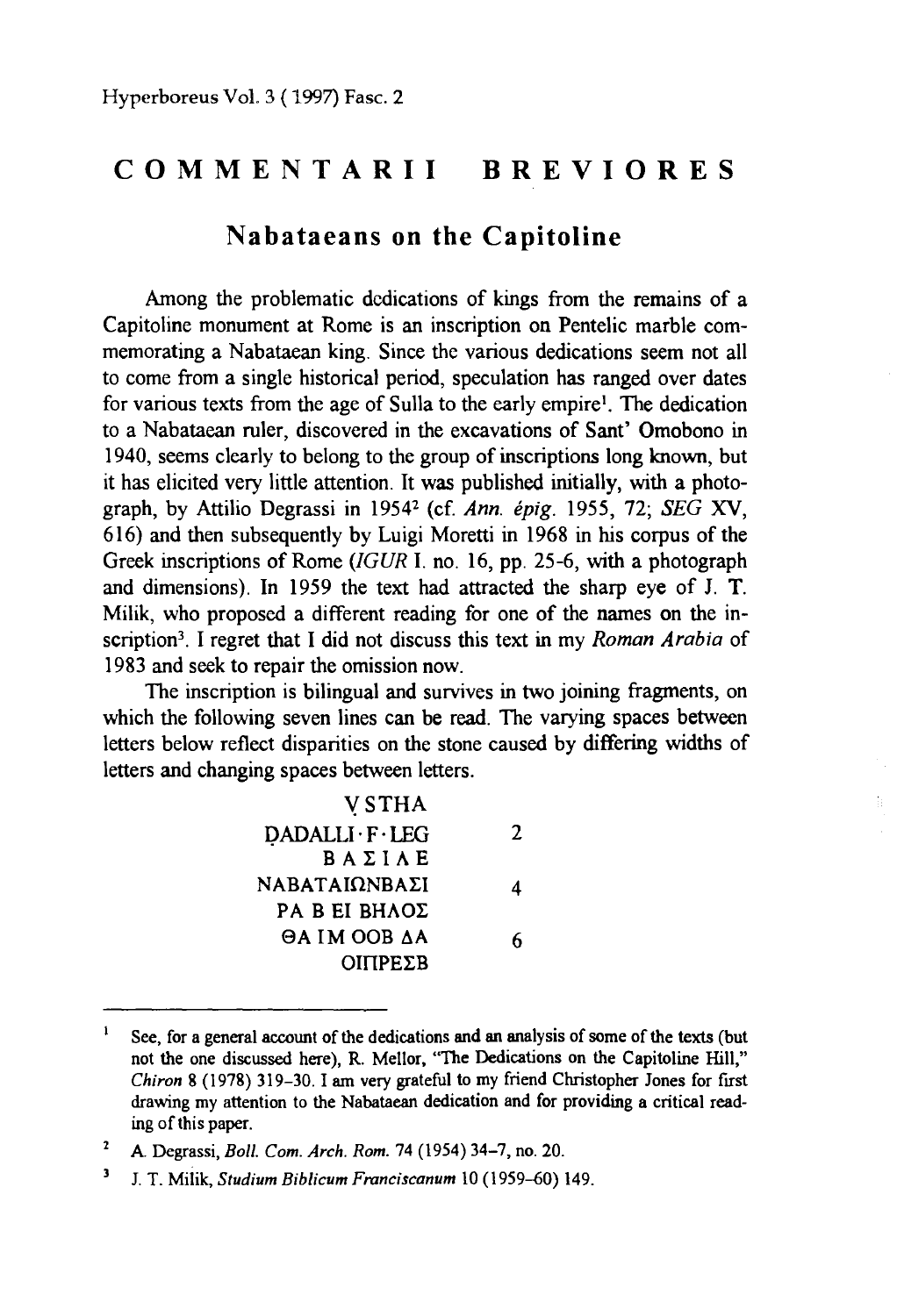Degrassi, postulating two additional lines at the top, presented the text as follows:

[Rex--- / Nabataeorum rex--- / Rabeibel]us Tha<sup>[</sup>---f(ilius), Thaemo Ob] / dadalli f(ilius) leg[ati].

Βασιλείνς --- 1/ Ναβαταίων βασιλ(εύς --- ] Ραβείβηλος [Θα --- ]/ Θαΐμο Όβδαβάλλου] / οί πρεσβευταίλ

Profiting from Milik's onomastic observation on the name in line 6, Moretti, keeping the two additional lines from Degrassi, revised the text to read

> $[{\rm Re} x - \cdots - \cdots -]$  $[Nabataeorum rex---]$ [Rabeibellus · Thalemi f(ilius) - - - Thaemoob-]  $dadalli \cdot f(ilius) \cdot leg[ati]$ Βασιλείνς --- ] Ναβαταίων βασιλ[εύς - --] Ραβείβηλος [Θαίμου υίός --- ]

θαιμοοβδαδάλλου υίός] οί πρεσβίευταί]

It will be immediately observed that the last three lines of Greek appear as two lines of Latin, and we cannot be certain that the first two lines of Greek were represented by two lines of Latin, as supposed by both Degrassi and Moretti. Furthermore, the length of the line at the right seems to be indicated by the sixth line (i. e. the fourth line of the Greek), which can be fully restored because the Latin fragment of the name (or names) Thaemoobdadallus permits us to establish the entire word with certainty. The sixth line, however, like the fifth, begins one space to the right of the left margin as determined definitively by the beginning of the fourth line (Ναβαταίων), which shows open space to the left of the N. The stonecutter was conscious of centering lines since the first and last lines of the Greek part of the text (i. e. lines 3 and 7 of the whole) have been perfectly centered. Both lines 5 and 6, therefore, presumably terminated about one space from the margin on the right as well. The size of letters and the spaces between them in lines 5 and 6 are both more generous than in line 4. The same space that accommodates thirteen letters in line 4 would accommodate, starting from the margin, only eleven letters in line 5 and only ten in line 6. Hence, the full length of the Greek lines comes to twenty-one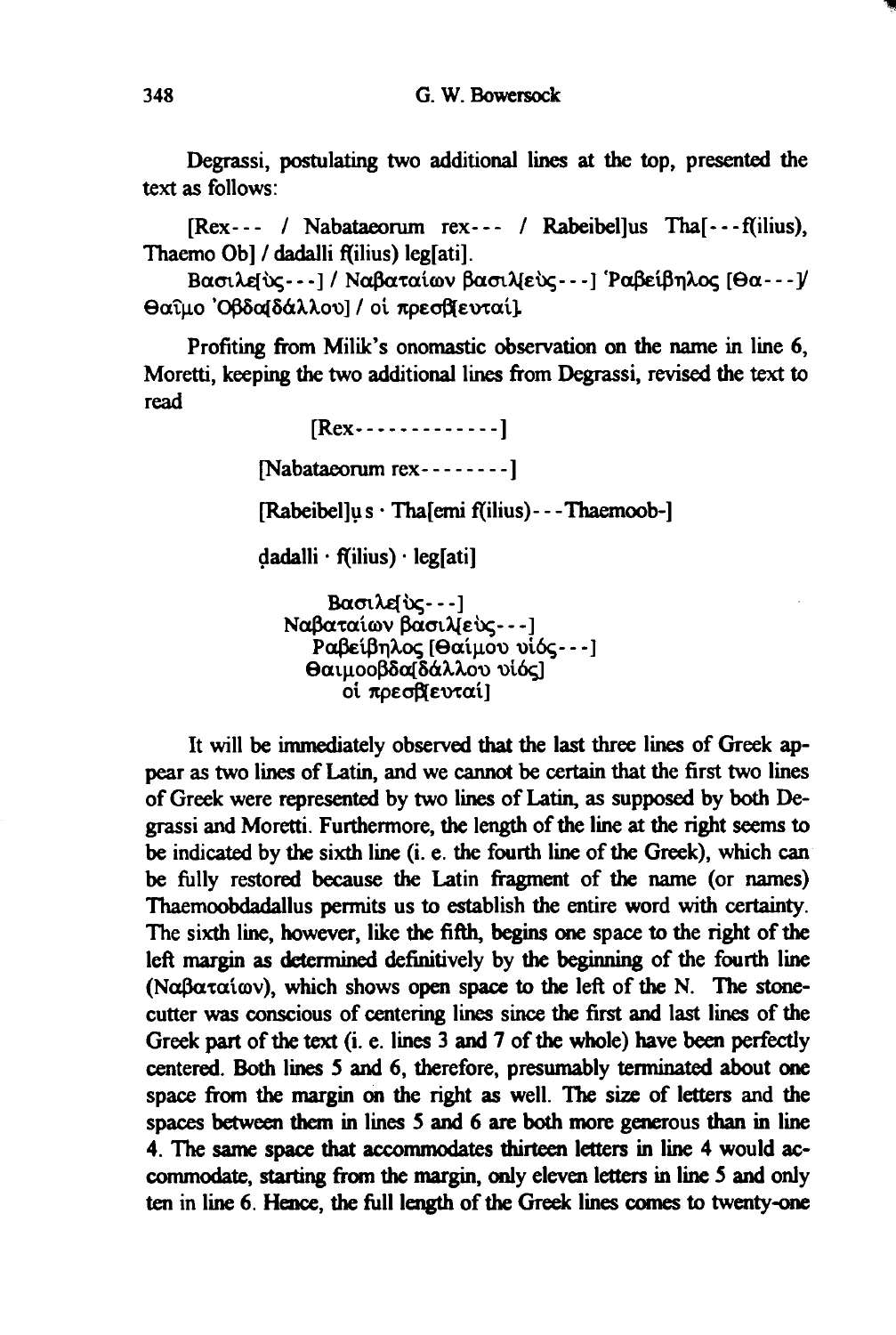or twenty-two letters from margin to margin in lines *5* and 6, but twentysix letters in line 4 (where the letters are narrower and more closely placed). By contrast, the Latin text was not centered at all, as line 2 makes plain.

This means that the restorations proposed for the Latin lines by Degrassi and Moretti cannot be correct. But it confirms their view that the fragment THA in the Latin cannot represent the beginning of Thaimoobdadallou in the Greek. Since the VS immediately preceding THA ought to be the end of the name Rabeibelus, it is his father who must be the THA, therefore Thaemus. Considcrations of space prove that we can have two and only two named Nabataean *legati.* The plural of LEG is assured by the Greek text. But similar considerations of space prove, against Moretti, that if we accept Milik's reading of Thaemoobdadallus as the name of the father of the second Iegate there would be absolutely no space remaining for the name of the legate himself. Accordingly, another solution must be found.

One other observation on Iayout and space: since Rabeibelus' name starts a line in both the Latin and the Greek texts after the royal titulature, we must have both Iegates' names and office in the lines that follow (two in Latin and three in Greek). It is clear that the two Latin lines were of uneven length and, as remarked earlier, were not centered. This means that the first line or lines were probably not centered either.

The father's name cannot be left as Thaimoobdadallos. Milik had rightly identified the three Nabataean elements here: *tym,* a noun meaning servant; 'bdt, a name, Obodas in Greek contexts, derived from 'bd, "servant" or "slave"; and *'llh* ("god"). The *t* after the *d* would have to be considered as assimilated into a second *d* after the vowel. Milik thus postulated a single name *tym 'bdt 'llh* meaning "the servant of Obodas the god"4 . But this solution has a fatal philological flaw. It presupposes the construct state of the simple noun *tym,* whereas the Greek version has two highly visible  $o$ 's. One of these must represent the final waw of the proper name *tymw,* which is the simple noun for "servant" transformed into a name through the characteristic Nabataean *desinence w,* producing *o* in a vocalized Greek form. The other *o* has to be the vocalization of the 'ayn at the beginning of *'bdt.* The epigraphic demands of spacing in the lines are thus reinforced by a strictly philological argument. *Thaimo* can only be a

<sup>4</sup> A Nabataean king Obodas had, in fact, received the epithet, "the god": cf. A. Negev, "Obodas the God," *Israel Exploration Journal* 36 (1986) 56-60.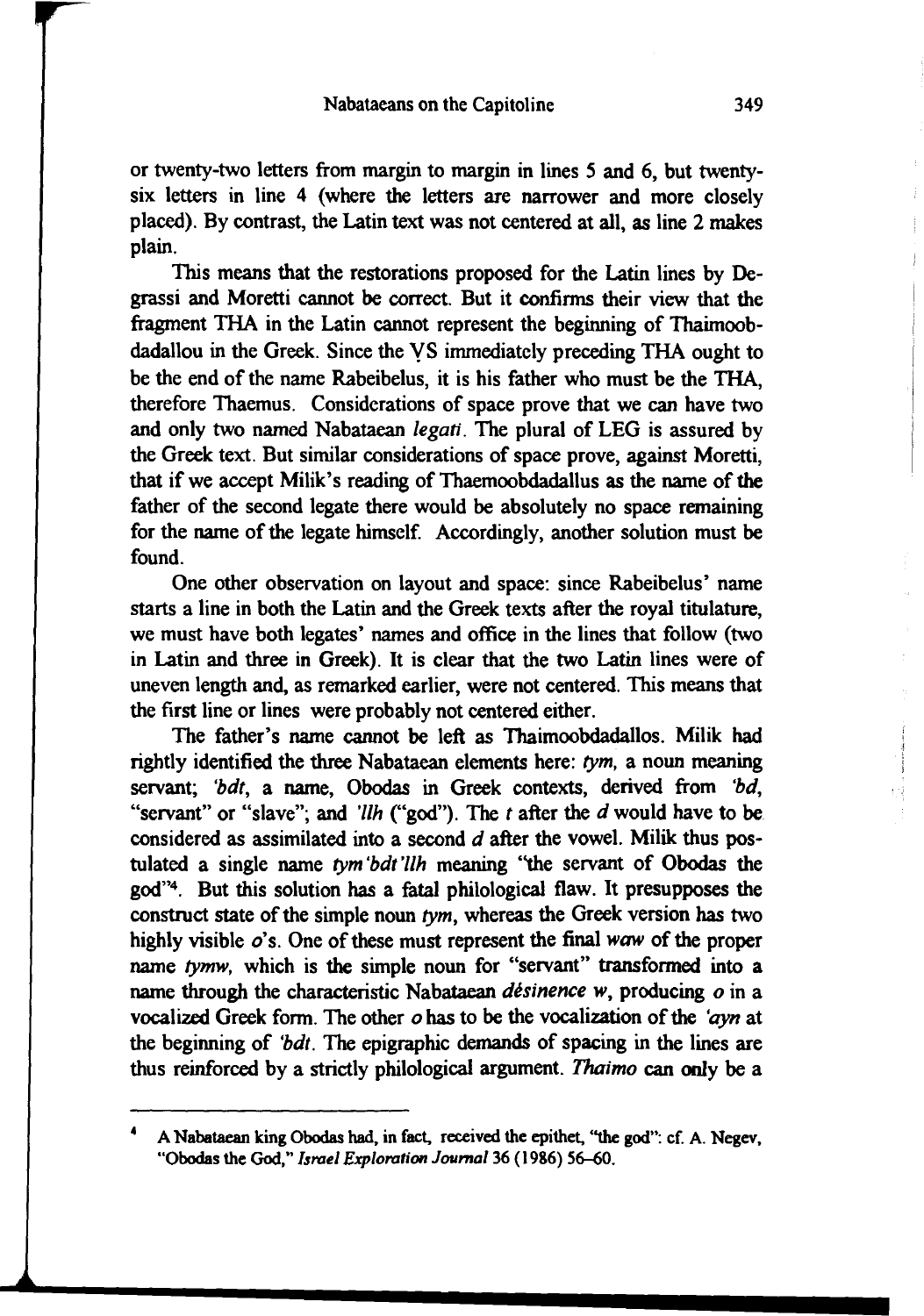proper narne, that of one of the Iegates, and not part of one long name. The father was accordingly *'bdt'llh*. The meaning of his name is likely to be simply "servant of god" with *'bdt* as a variant of *'bd s.* 

The king himself is identified with the characteristic Nabataean formula, X mlk' mlk nbtw, a formula that appears on inscriptions and coins<sup>6</sup>. The chiastic word order of the Nabataean is artfully reflected in a chiasmus in the Greek ("King X, of the Nabataeans King"), and something similar may well have been achieved in the Latin. We have now to ask which Nabataean king is commemorated on the Capitoline. Again considerations of space in the Greek text rule out two royal narnes from the period between Sulla and the early empire, Malichus and Rabbelus. We are left with Obodas and Aretas, and of these by far the most obvious candidate is the resplendent Aretas, who reigned as a friend of Rome over many decades of the early principate (from  $9 \text{ B.C.}$  until A.D.  $40$ )<sup>7</sup>. If there were any uncertainty as to whether this is the king in our inscription, extra space available after  $BA\Sigma$ I( $AEY\Sigma$ ) in line 4 would decide the matter. We need an epithet, and the regular attribute of Aretas in Nabataean documents, epigraphic and numisrnatic, is *rhm 'mh* ("who loves his people"), which appears in Greek as  $\varphi\lambda\delta\delta\eta\mu\infty$ . That word completes line 4 to make a total number of precisely twenty-six letters and thus ideally fills the available space to the rnargin. I suspect that no epithet appeared in the Latin text, since there is no Latin word that would correspond with it. The chiastic structure of *rex Aretas Nabataeorum rex* would, in fact, exactly fill a single line. In view of the Iack of centering and abbreviated organization of the extant part of the Latin text one additional line on top seems preferable to two.

<sup>5</sup> For the narnes *tymw* and *'bdt,* see J. Cantineau, Le *nabateen* 2 (Paris 1932) 155-6 and 125, and A. Negev, *Penonal Names in the Nabatean Realm. Qedem* (Monographs of the Institute of Archaeo1ogy, The Hebrew University of Jersusalem, vol. 32, Jerusa1em 1991) 68 (no. 1218), 48 (no. 827).

<sup>&</sup>lt;sup>6</sup> Y. Meshorer, *Nabataean Coins. Qedem* (Monographs of the Institute of Archaeology, The Hebrew University of Jerusalem, vol. 3, Jerusalem 1975) 60. Cf. Cantineau, *op. cit.* 35, no. VI (Hegra), *mnkw mlk' mlk nb\_tw* (for Mank/M.alichus). The Hegra text appears as no. 26 on p. 167 of J. F. Healey, *The Nabataean Tomb Inscriptions of Mada' in Salih* (Oxford 1993).

<sup>&</sup>lt;sup>7</sup> For Nabataean history in the late republic and early empire, see G. W. Bowersock, *Roman Arabio* (Cambridge, Mass. 1983, corrected reprint 1994), chapters 3, 4 and *5.*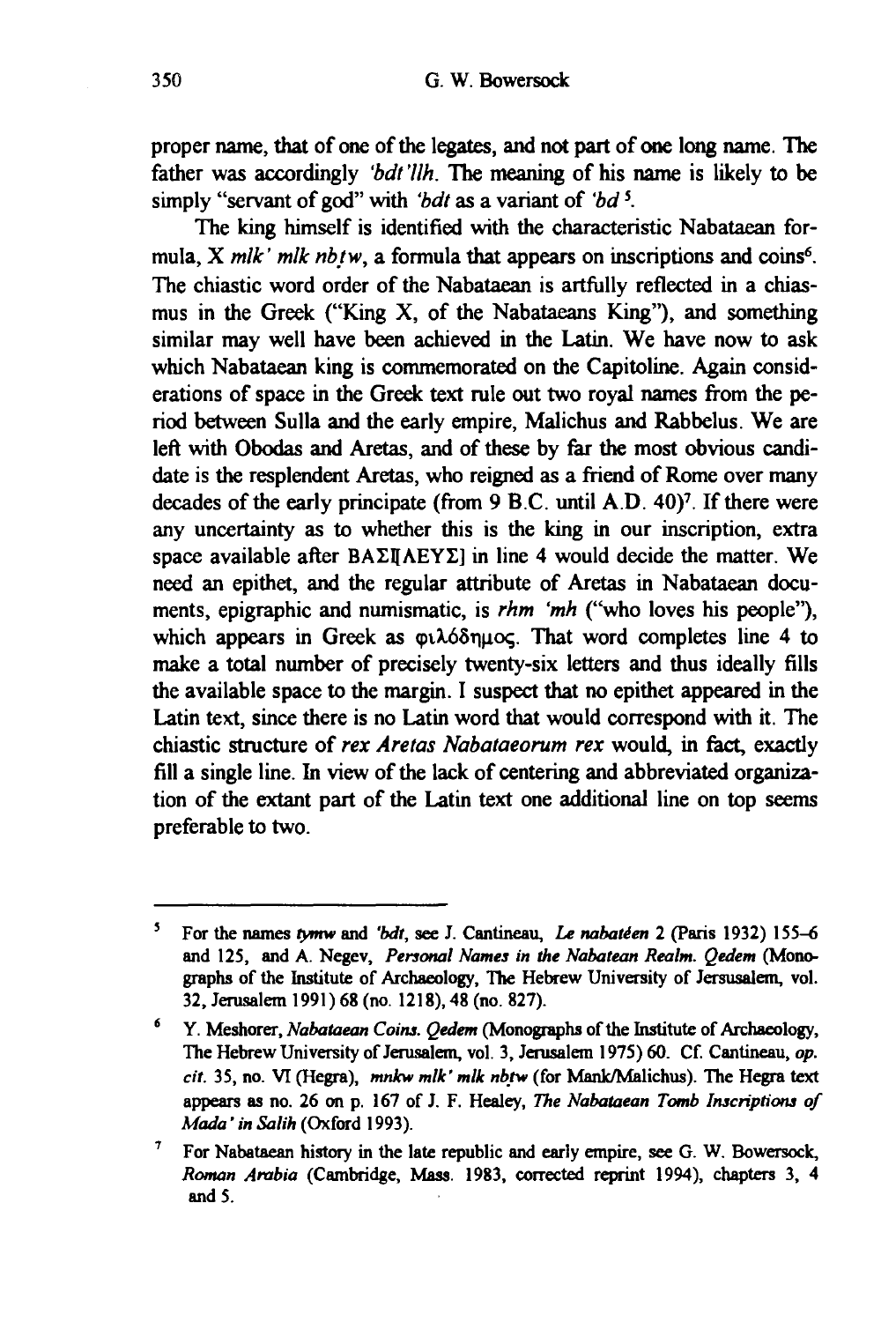We have now to determine the reason for an appearance of Nabataean *legati* in Rome in the time of Aretas. A notorious episode recorded by Josephus *(AJ* 16. 295-6; 335-55; 17. 52-7; *BJ* 1. 574-7) provides the only major diplomatic context of Nabataeans in the Roman capital within the lifetime of this king. It occurred in the reign of Augustus at the beginning of Aretas' reign. Syllaeus, a powerful courtier of the former king and the person Strabo (16. 4. 23-4) held responsible for misleading the Roman troops taken into South Arabia by Aelius Gallus in the mid twenties, was actually present in Rome at the time of Aretas' succession. He was an enemy of the new king and for a while succeeded in keeping Augustus from accepting Aretas on the throne. But the supporters of Aretas ultimately prevailed at the expense of Syllaeus, who retumed to the Near East. A few years later he was back in Rome, hounded by charges of treason and even of murdering the previous king. Augustus adjudicated the case, presumably in the presence of his *consilium,* as he usually did for problems in dient kingdoms<sup>8</sup>. Syllaeus was found guilty and executed<sup>9</sup>. This was the final and definitive confirmation of Aretas as king of the Nabataeans. The dedication on the Capitoline monument is most likely to belong to these early years of Aretas' rule, either when he was first confirmed by Augustus or when Syllaeus was finally destroyed.

A re-edited text of the Sant' Omobono fragment may now be offered, incorporating the foregoing observations and providing, if convincing, at least one dated inscription from the dedications on the Capitoline monument:

> [REX· ARETAS · NABATAEORVM ·REX] [RABEIBEL]YS · THA[EMI · F · THAEMO · OB] QADALLI · F · LEG[ATI] ΒΑΣΙΛΕ[ΥΣΑΡΕΤΑΣ] ΝΑΒΑΤΑΙΩΝΒΑΣΙ ΛΕΥΣΦΙΛΟΔΗΜΟΣ] ΡΑΒΕΙΒΗΛΟΣΙΘΑΙΜΟΥΥΙΟΣ]  $\Theta$ ΑΙΜΟΟΒΔΑΙΔΑΛΛΟΥΥΙΟΣ] OIIIPE EB[EYTAI]

An articulated text would stand as follows:

<sup>8</sup> Cf. Suet., *Tib.* 8 (Archelaus).

For a detailed and documented account of the last years of Syllaeus, see Bowersock, *op. cit.* 51-3.